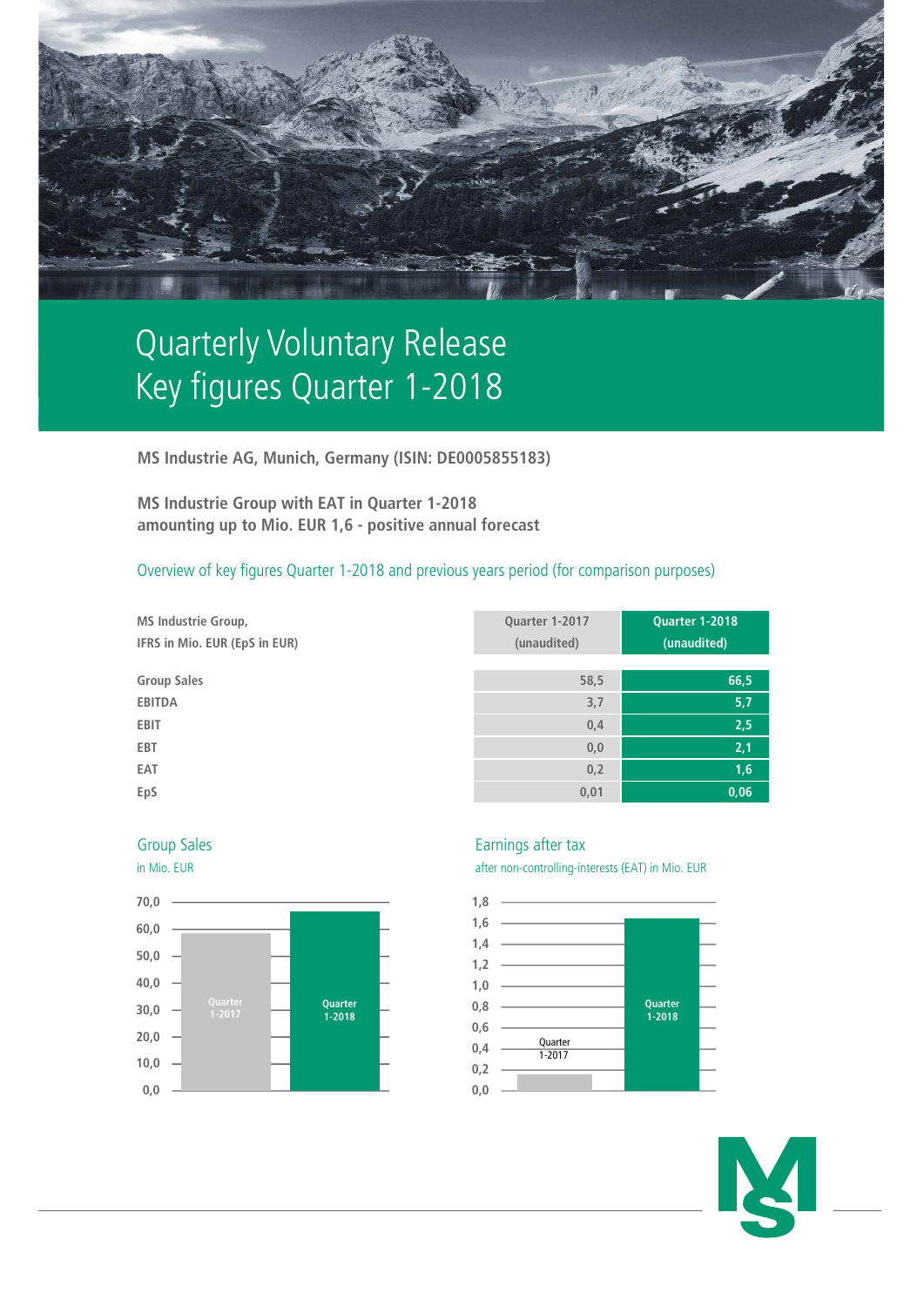

### Munich, May 14, 2018

Dear Shareholders, dear Employees and Business Partners,

MS Industrie AG, Munich (ISIN: DE0005855183), based on the audited key figures of overall fiscal year 2017, published on April 30, 2018, presents on a voluntary base, selected unaudited quarterly IFRS-figures for Q1-2018, showing a very satisfactory development.

First 3 months of 2018 are - in accordance with expectations - characterized for MS Industrie-Group in total by a further substantially increasing sales volume, in relation to last year´s reference period Q1-2017. This is especially true for the US sites of the group and here especially in the Powertrain sector. At the German-sites of the Group, the business has performed furthermore encouraging both in comparison with the satisfactory 1st quarter of the previous year as well as compared to the satisfactory 4th quarter of the previous year. Total revenues are in aggregate nearly on planned level, which has been set consciously for Q1-2018 on a moderate level especially in respect to the US-Powertrain-market.

Both in the Powertrain Technology Group, also briefly: "Powertrain", and in the Ultrasonic Technology Group, also briefly: "Ultrasonic", the sales development in Q1 was strongly different. Turnover of business segment "Powertrain" on the one hand is approximately +18 % above the sales of the previous year´s period. Turnover of business segment "Ultrasonic" on the other hand with around +0,2 % is only slightly above the sales of the previous year´s period. Such kinds of seasonal revenue fluctuations are usual in the business segment "Ultrasonic", with its underlying core business manufacturing of (special) machines and due to unsteady customer acceptances and delivery dates of finished machines.

Sales revenues of the business segment "Powertrain" contribute a percentage of around 82 % and sales revenues of segment "Ultrasonic" make for a percentage of around 18 % to the total consolidated group sales in Q1-2018.

Order backlogs end of March 2018 amounted to a total of around Mio. EUR 143; in the "Ultrasonic"-segment about 7,6 % and in the "Powertrain"-segment around 14,4 % above the average order backlog in the first three months of the previous year.

The performance of MS Industrie-Group in Q1-2018 was also very satisfactory in terms of the essential earnings indicators, particularly earnings before interest, taxes, depreciation and amortization – EBITDA -, operating earnings before interest and tax - EBIT -, earnings before tax - EBT -, earnings after tax - EAT - and last but not least "Earnings per Share" – "EPS" -.

Two new orders have been acquired in the "Powertrain"-Business-Segment. The parts for "American Axle & Manufacturing Inc. (AAM)" and "ZF" with start of production in 2018 will be applicable in the passenger car sector for pure electrical drives and hybrid powertrains, respectively. MS Industrie-Group herewith enters into the new powertrain technologies within its core competencies on the one hand and achieves further industry and customer diversification on the other hand.

This against the background of a continuously further recovering European commercial vehicle market with a registration increase of  $+2.6$  % in Q1-2018 compared to the same quarter last year (increase in registrations in Germany:  $+0.4$  %) and a slight decrease of -2,5 % in March 2018 compared to the same month last year, as the recent periodic evaluation, as of April 24, 2018, of "ACEA" ("Association des Constructeurs Européens d'Automobiles", Brussels), again reconfirmed. The European market for heavy commercial vehicles over 16 tons has developed even a little more better in Europe with a registration increase of  $+2.9\%$  in Q1-2018 compared to the same quarter last year (decrease in registrations in Germany: -6,4 %) (Source also: "ACEA", April 24, 2018). These figures give us furthermore positive expectations, especially considering the fact that 2016 and 2017 have been satisfactory years for the European commercial vehicle industry at its best.

The US market for midsized and heavy trucks was expectedly clearly above previous year in terms of order income in March 2018 year on year with approximately +55 %, as, for example, from the current statistics of the private USresearch firm "Rhein Report" can be read. Compared to previous month February 2018 the order income raised again by around 11 %, after increasing by 41 % in January 2018 and by 49 % in February 2018 compared to previous year. This means that, according to a most recent " ACT Research"-evaluation, order backlogs in the heavy truck segment with 205.000 units are at its highest level since May 2006, the strongest production year ever in the North American heavytruck market. The "backlog-to-build-ratio" end of March is 7,2 months. According to an actual press release of the private US-research firm "FTR" the "class 8"-order income March 2018 with a total of 46.300 units was again around 15 % above February and 103 % above prior year´s period. March was the third straight month of more than 40.000 orders for "class 8"-trucks. This indicates even more, that the market recovery scenario on the US-heavy duty-truck-market which was the basis for the company´s planning and forecast process at the beginning of the year, with an assumption of "class 8"-sales totaling 315.000 units on the US-market as a whole in current year 2018, will probably fulfill. Due to the massive enhanced order situation and the high "backlog-to-build-ratio" are the large US-OEM´s actually thinking about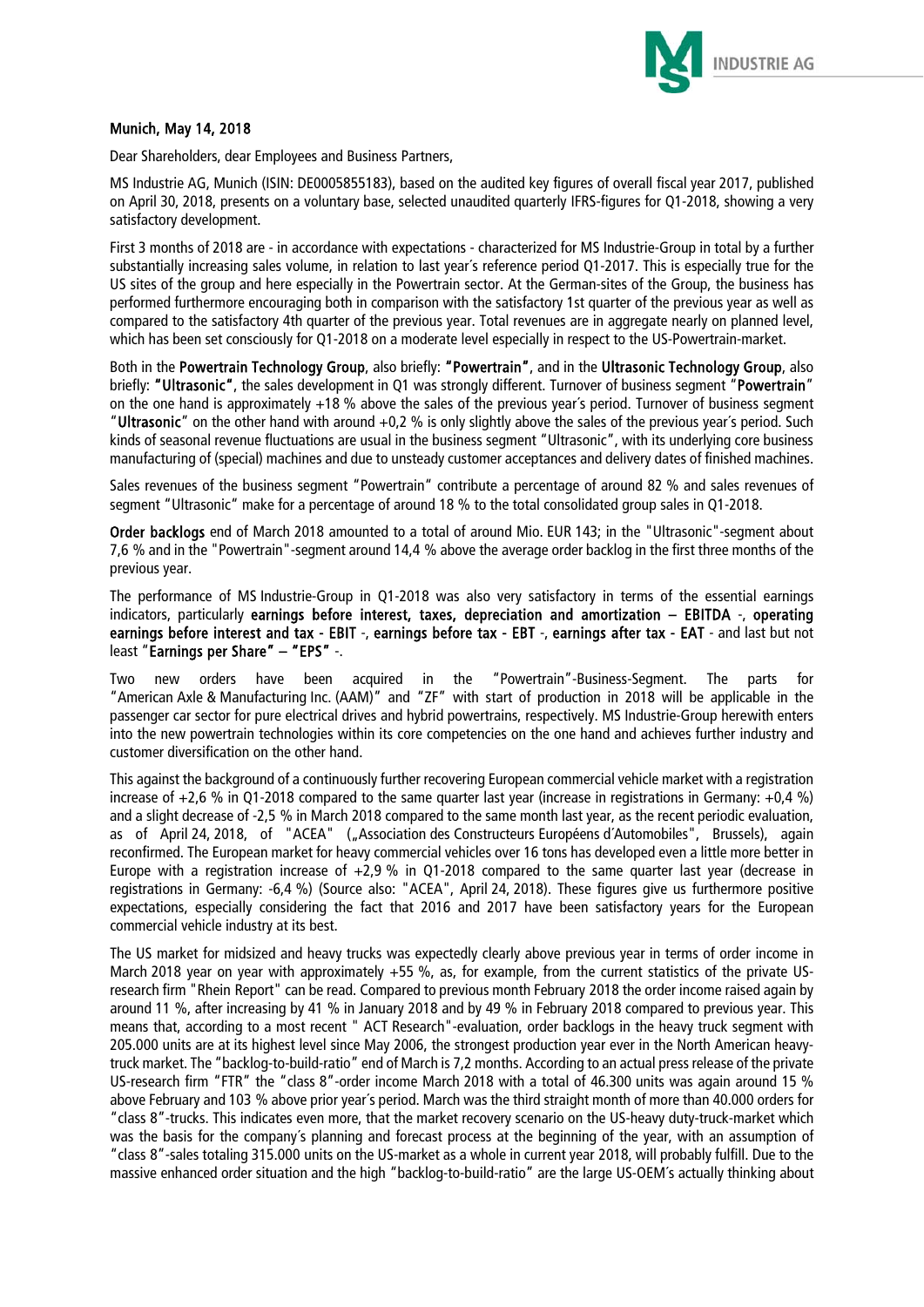

price increases and hiring of temporary employees. Indeed, a further market-recovery impact is still expected for the second quarter and the second half of the year.

### Key figures for Q1-2018 (January to March 2018) are as follows:

In the actual reporting period Q1-2018 and in the previous year´s period there have been no non-recurring items with a significant influence on profit and loss, therefore adjusted key figures are equal to unadjusted key figures.

Total Consolidated Revenues for Q1-2018 are at Mio. EUR 66,5 (prev. Mio. EUR 58,5), with +13,6 % being clearly above the previous year's first quarter and therefore in line with plan.

Total Factory Output, including positive changes in inventory, totaling to around Mio. EUR 2,6 (prev. Mio. EUR 0,5), is around Mio. EUR 69,1 (prev. Mio. EUR 59,0) and so as well with  $+17,1$  % significantly above previous year's period output.

In the regional sales-market USA / Canada ("North America") the achieved revenues in Q1-2018 are totaling to Mio. EUR 24,2 (prev. Mio. EUR 16,0). Thus around 36,4 % (prev. 27,4 %) of consolidated total revenues of MS Industrie-Group in Q1-2018 have again been achieved in the North American market, this means a turnover-increase in the regional sales-market USA / Canada by around  $+51.1$  %.

Gross profit amounts with Mio. EUR 32,2 (prev. Mio. EUR 27,6) significantly above previous year's period. The gross profit margin has also increased by 1,2 percentage points from 47,1 % to 48,3 %.

Earnings before interest, taxes, depreciation and amortization - EBITDA – in Q1 amount to Mio. EUR 5,7 (prev. Mio. EUR 3,7), operating profits before interest and tax - **EBIT** - amount to Mio. EUR 2,5 (prev. Mio. EUR 0,4).

The Group´s profit before income tax - EBT – in Q1 amounts to around Mio. EUR 2,1 (prev. Mio. EUR 0,0). The result after taxes and minority interests - EAT - in Q1 amounts to around Mio. EUR 1,6 (prev. Mio. EUR 0,2).

Total comprehensive income for Q1-2018 amounts to Mio. EUR +1,0 (prev. Mio. EUR -0,3). The difference between earnings after tax (EAT) and total comprehensive income after income taxes in Q1 primarily results from negative foreign currency translation differences (EUR-USD) recognized in other comprehensive income ("OCI") without profit impact in a total amount of Mio. EUR -0,4 (prev. Mio. EUR -0,3).

Earnings per share - "EPS" - attributable to the shareholders of the parent company MS Industrie AG - based on the weighted average number of shares issued until March 31, 2018 (on average 29,9 million shares) - in accordance with IAS 33 (basic and diluted) amount to EUR 0,06 (prev. basic and diluted: EUR 0,01 based on 29,9 million shares).

As of March 31, 2018, Cash and cash equivalents in the group in total amount to Mio. EUR 6,2 (Dec. 31, 2017: Mio. EUR 8,4). Liquid funds as of March 31, 2018 amount to Mio. EUR -8,1 (Dec. 31, 2017: Mio. EUR +1,4), this means a decrease compared to the ending balance of 2017 by Mio. EUR -9,5. The decrease in liquid funds is mainly due to a significant increase in accounts receivable, which is adding to the planned negative cash flows from investing activities and financing activities.

The Group's **Equity Ratio** has slightly decreased compared to December 31, 2017 and now amounts to 35,9 % (December 31, 2017: 37,1 %), while total assets have increased by 7,2 %. The slightly decreased equity ratio is primarily due to the slight increase in total assets. The increase in total assets is primarily due to a reporting date driven working capital build-up in the MS Industrie-Group.

Equity and non-controlling interests have slightly increased in absolute figures to Mio. EUR 58,8 as at March 31, 2018 (December 31, 2017: Mio. EUR 56,7) mainly due to the positive total comprehensive income amounting to Mio. EUR 1,0 and due to the increase in other reserves and retained earnings amounting to Mio. EUR 1,1 due to the change to the new international accounting standards IFRS 9 and IFRS 15 as at January 1, 2018.

The number of **Employees** in the group continued to increase according to plan to a number of 1.213 permanent employees on March 31, 2018, compared to 1.158 permanent employees as at December 31, 2017.

In Q1-2018 there have been no changes in the consolidated group structure compared to December 31, 2017.